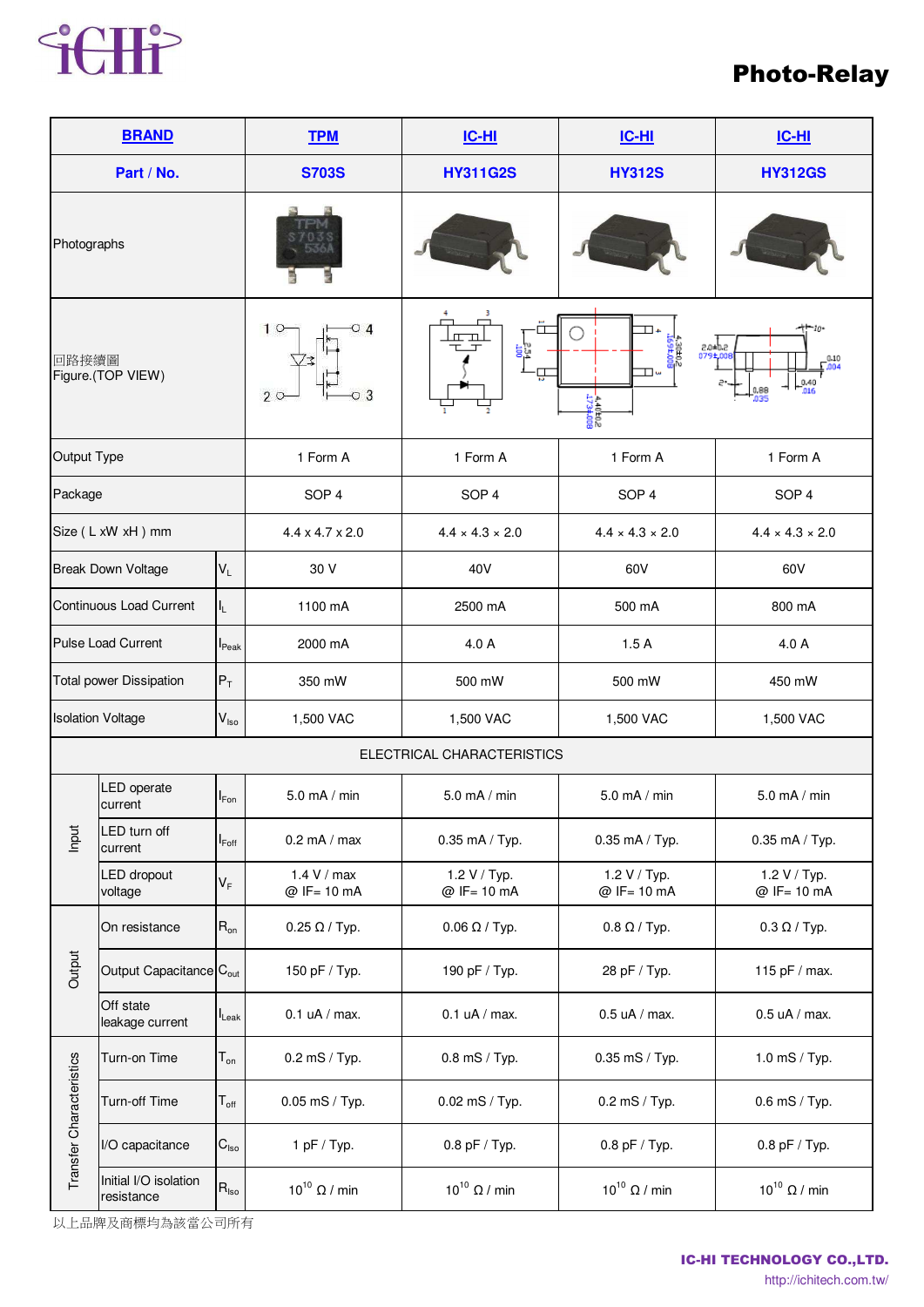

| <b>BRAND</b>               |                                                | <b>IC-HI</b>                | $IC-HI$                     | $IC-HI$                     | <b>IC-HI</b>                                      |                                          |  |
|----------------------------|------------------------------------------------|-----------------------------|-----------------------------|-----------------------------|---------------------------------------------------|------------------------------------------|--|
| Part / No.                 |                                                |                             | <b>HY312G2S</b>             | <b>HY315G2S</b>             | <b>HY317S</b>                                     | <b>HY310S</b>                            |  |
| Photographs                |                                                |                             |                             |                             |                                                   |                                          |  |
| 回路接續圖<br>Figure.(TOP VIEW) |                                                |                             | з                           | ឆ្នាំ<br>딗<br>8001624T      | ⊥∗<br>1.30102<br>20±0.2<br>079±,008<br>Τω<br>0.88 | $\frac{0.10}{0.004}$<br>$0.40$<br>$.016$ |  |
| Output Type                |                                                |                             | 1 Form A                    | 1 Form A                    | 1 Form A                                          | 1 Form A                                 |  |
| Package                    |                                                |                             | SOP <sub>4</sub>            | SOP <sub>4</sub>            | SOP <sub>4</sub>                                  | SOP <sub>4</sub>                         |  |
|                            | Size (LxW xH) mm                               |                             | $4.4 \times 4.3 \times 2.0$ | $4.4 \times 4.3 \times 2.0$ | $4.4 \times 4.3 \times 2.0$                       | $4.4 \times 4.3 \times 2.0$              |  |
|                            | <b>Break Down Voltage</b>                      | $V_L$                       | 60V                         | 100V                        | 200V                                              | 350V                                     |  |
|                            | Continuous Load Current                        | $\mathsf{I}_{\mathsf{L}}$   | 1300 mA                     | 1250 mA                     | 180 mA                                            | 120 mA                                   |  |
|                            | <b>Pulse Load Current</b><br>I <sub>Peak</sub> |                             | 4.0 A                       | 3.0A                        | 1.0A                                              | 0.6A                                     |  |
|                            | <b>Total power Dissipation</b>                 | $P_T$                       | 400 mW                      | 400 mW                      | 500 mW                                            | 350 mW                                   |  |
|                            | $V_{\text{Iso}}$<br><b>Isolation Voltage</b>   |                             | 1,500 VAC                   | 1,500 VAC                   | 1,500 VAC                                         | 1,500 VAC                                |  |
|                            |                                                |                             | ELECTRICAL CHARACTERISTICS  |                             |                                                   |                                          |  |
|                            | LED operate<br>current                         | $I_{\text{Fon}}$            | $5.0$ mA $/$ min            | $5.0$ mA $/$ min            | $5.0$ mA $/$ min                                  | 5.0 mA $/$ min                           |  |
| Input                      | LED turn off<br>current                        | $I_{\text{Foff}}$           | $0.35$ mA / Typ.            | 0.35 mA / Typ.              | 0.35 mA / Typ.                                    | 0.35 mA / Typ.                           |  |
|                            | LED dropout<br>voltage                         | $\mathsf{V}_\mathsf{F}$     | 1.2 V / Typ.<br>@ IF= 10 mA | 1.2 V / Typ.<br>@ IF= 10 mA | 1.2 V / Typ.<br>@ IF= 10 mA                       | 1.2 V / Typ.<br>@ IF= 10 mA              |  |
|                            | On resistance                                  | $R_{on}$                    | $0.13 \Omega /$ Typ.        | $0.13 \Omega /$ Typ.        | $5 \Omega / Type$ .                               | 17 $\Omega$ / Typ.                       |  |
| Output                     | Output Capacitance C <sub>out</sub>            |                             | 115 pF / max.               | 115 pF / Typ.               | 115 pF / Typ.                                     | 115 pF / Typ.                            |  |
|                            | Off state<br>leakage current                   | $I_{\text{Leak}}$           | $0.5$ uA $/$ max.           | $0.5$ uA $/$ max.           | $0.5$ uA $/$ max.                                 | 0.5 uA / max.                            |  |
|                            | Turn-on Time                                   | $T_{on}$                    | 1.0 mS / Typ.               | 1.0 mS / Typ.               | $0.4$ mS / Typ.                                   | 0.23 mS / Typ.                           |  |
| Transfer Characteristics   | Turn-off Time                                  | $T_{\text{off}}$            | 0.6 mS / Typ.               | 0.06 mS / Typ.              | $0.05$ mS / Typ.                                  | 0.05 mS / Typ.                           |  |
|                            | I/O capacitance                                | C <sub>lso</sub>            | 0.8 pF / Typ.               | 0.8 pF / Typ.               | $0.8$ pF / Typ.                                   | $0.8$ pF / Typ.                          |  |
|                            | Initial I/O isolation<br>resistance            | $\mathsf{R}_{\mathsf{Iso}}$ | $10^{10}$ $\Omega$ / min    | $10^{10}$ $\Omega$ / min    | $10^{10}$ $\Omega$ / min                          | $10^{10}$ $\Omega$ / min                 |  |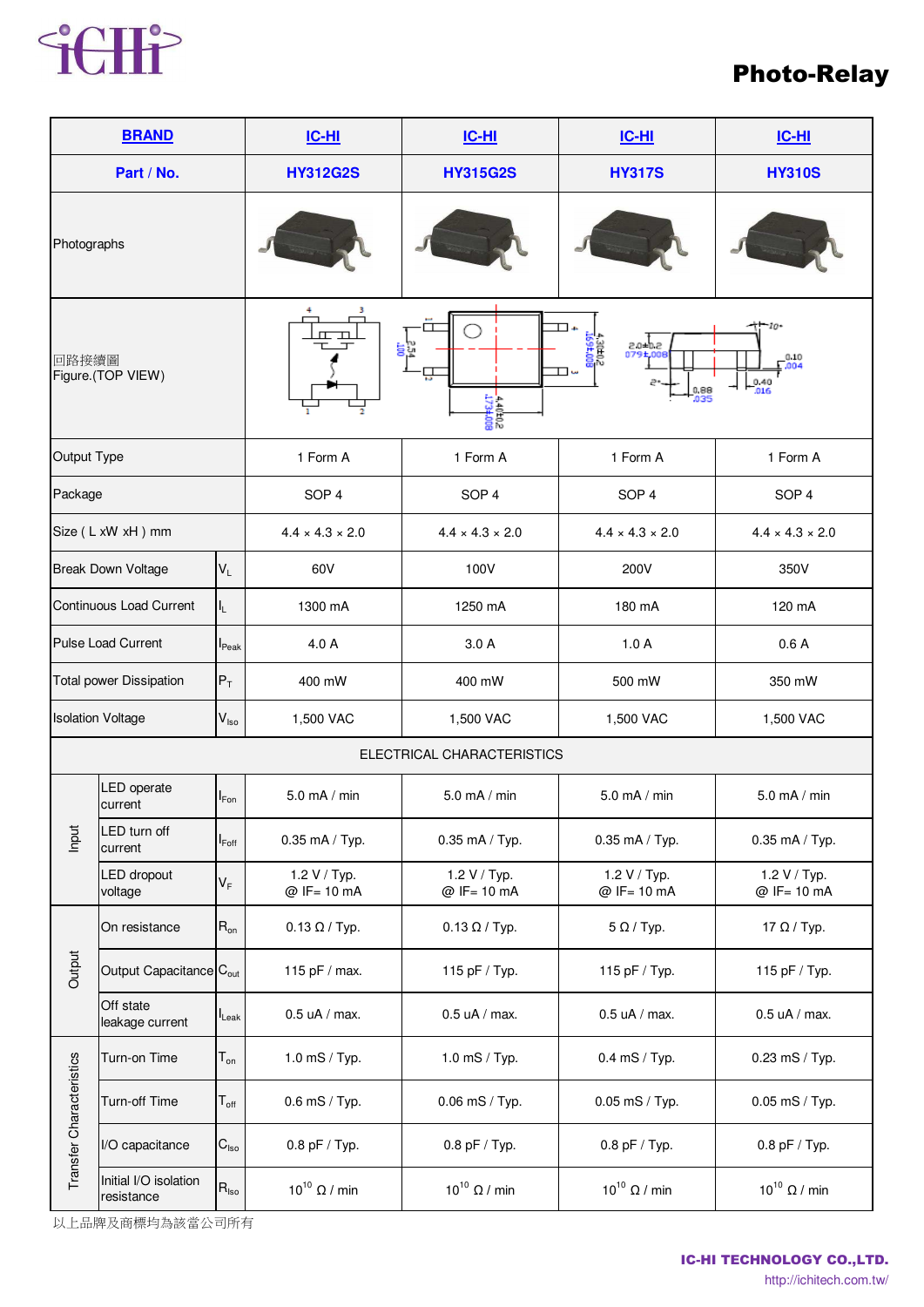

| <b>BRAND</b>               |                                     |                        | $IC-HI$                     | $IC-HI$                         | <b>IC-HI</b>                                            | <b>IC-HI</b>                |
|----------------------------|-------------------------------------|------------------------|-----------------------------|---------------------------------|---------------------------------------------------------|-----------------------------|
| Part / No.                 |                                     |                        | <b>HY310GS</b>              | <b>HY314S</b>                   | <b>HY314GS</b>                                          | <b>HY316S</b>               |
| Photographs                |                                     |                        |                             |                                 |                                                         |                             |
| 回路接續圖<br>Figure.(TOP VIEW) |                                     |                        | ទីប្តី                      | 됴<br>800'#EZT                   | $20 - 0.2$<br>30.02<br>S91.00R<br>079±,00<br>⊥∽<br>0.88 | 0.10<br>.016                |
| Output Type                |                                     |                        | 1 Form A                    | 1 Form A                        | 1 Form A                                                | 1 Form A                    |
| Package                    |                                     |                        | SOP <sub>4</sub>            | SOP <sub>4</sub>                | SOP <sub>4</sub>                                        | SOP <sub>4</sub>            |
|                            | Size (LxW xH) mm                    |                        | $4.4 \times 4.3 \times 2.0$ | $4.4 \times 4.3 \times 2.0$     | $4.4 \times 4.3 \times 2.0$                             | $4.4 \times 4.3 \times 2.0$ |
|                            | <b>Break Down Voltage</b>           | $V_L$                  | 350V                        | 400V                            | 400V                                                    | 600V                        |
|                            | <b>Continuous Load Current</b>      | IL.                    | 250 mA                      | 100 mA                          | 250 mA                                                  | 80 mA                       |
|                            | Pulse Load Current                  | $I_{Peak}$             | 0.7A                        | 0.6A                            | 0.8A                                                    | 1.0A                        |
|                            | <b>Total power Dissipation</b>      | $P_T$                  | 200 mW                      | 350 mW                          | 210 mW                                                  | 500 mW                      |
|                            | <b>Isolation Voltage</b>            | $V_{\text{Iso}}$       | 1,500 VAC                   | 1,500 VAC                       | 1,500 VAC                                               | 1,500 VAC                   |
|                            |                                     |                        |                             | ELECTRICAL CHARACTERISTICS      |                                                         |                             |
|                            | LED operate<br>current              | $I_{\text{Fon}}$       | $5.0$ mA $/$ min            | $5.0$ mA $/$ min                | $5.0$ mA $/$ min                                        | $5.0$ mA / min              |
| Input                      | LED turn off<br>current             | $I_{\text{Foff}}$      | 0.35 mA / Typ.              | 0.35 mA / Typ.                  | 0.35 mA / Typ.                                          | $0.35$ mA / Typ.            |
|                            | LED dropout<br>voltage              | $V_F$                  | 1.2 V / Typ.<br>@ IF= 10 mA | $1.2 V / Type$ .<br>@ IF= 10 mA | 1.2 V / Typ.<br>@ IF= 10 mA                             | 1.2 V / Typ.<br>@ IF= 10 mA |
|                            | On resistance                       | $R_{on}$               | 12 $\Omega$ / Typ.          | 20 $\Omega$ / Typ.              | $8 \Omega / Type$ .                                     | $35 \Omega /$ Typ.          |
| Output                     | Output Capacitance C <sub>out</sub> |                        | 330 pF / Typ.               | 115 pF / Typ.                   | 20 pF / Typ.                                            | 115 pF / Typ.               |
|                            | Off state<br>leakage current        | $I_{\text{L}eak}$      | $0.5$ uA $/$ max.           | 0.5 uA / max.                   | 0.5 uA / max.                                           | 0.5 uA / max.               |
|                            | Turn-on Time                        | $T_{on}$               | $0.6$ mS / Typ.             | 0.23 mS / Typ.                  | $0.6$ mS / Typ.                                         | 0.3 mS / Typ.               |
|                            | Turn-off Time                       | $T_{\text{off}}$       | 0.03 mS / Typ.              | 0.03 mS / Typ.                  | 0.03 mS / Typ.                                          | 0.02 mS / Typ.              |
| Transfer Characteristics   | I/O capacitance                     | $\mathrm{C_{\rm lso}}$ | $0.8$ pF / Typ.             | $0.8$ pF / Typ.                 | $0.8$ pF / Typ.                                         | $0.8$ pF / Typ.             |
|                            | Initial I/O isolation<br>resistance | $R_{\rm lso}$          | $10^{10}$ $\Omega$ / min    | $10^{10}$ $\Omega$ / min        | $10^{10}$ $\Omega$ / min                                | $10^{10}$ $\Omega$ / min    |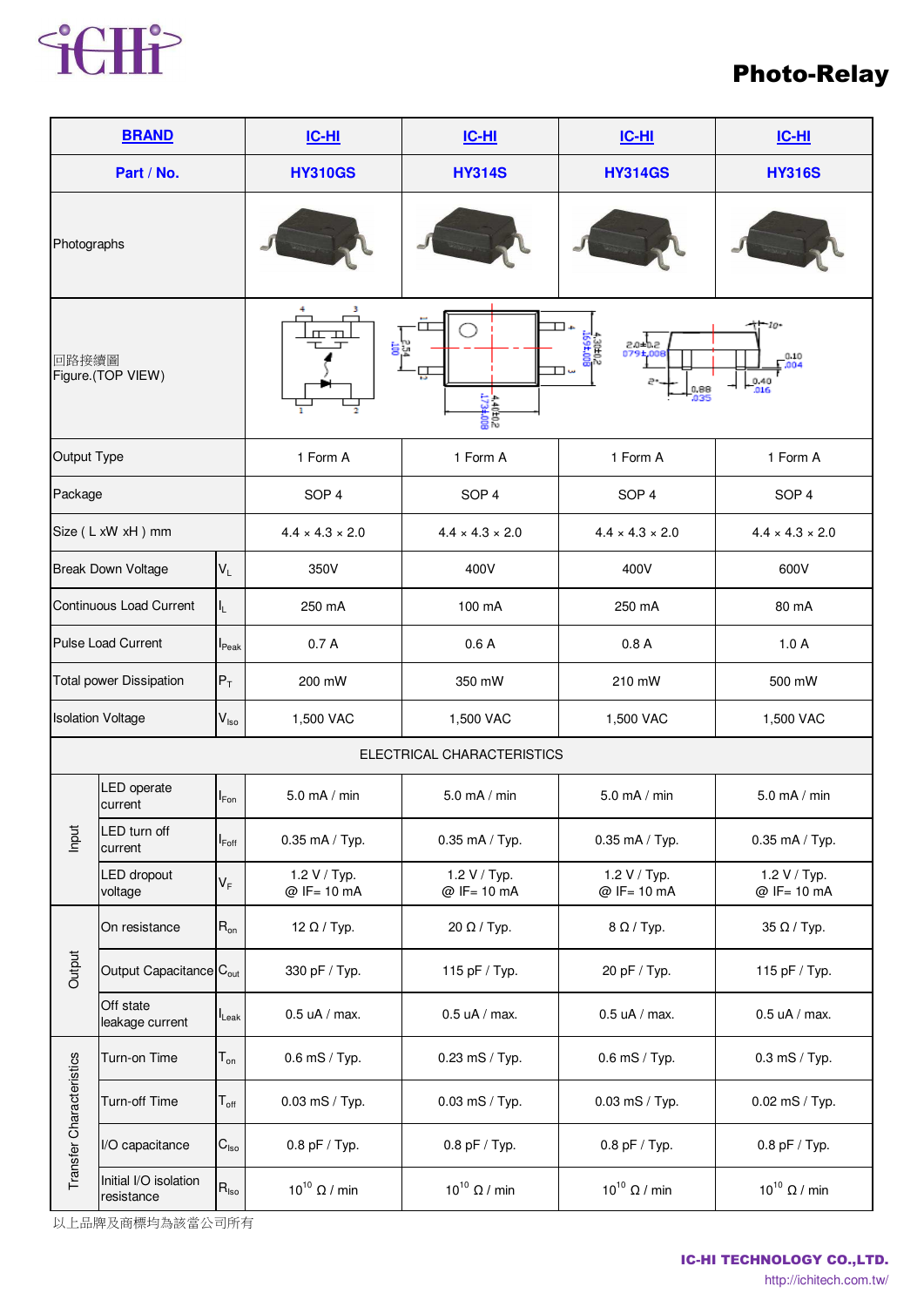

| <b>BRAND</b>               |                                                | $IC-HI$                     | $IC-HI$                      | $IC-HI$                         | $IC-HI$                         |                              |  |  |
|----------------------------|------------------------------------------------|-----------------------------|------------------------------|---------------------------------|---------------------------------|------------------------------|--|--|
| Part / No.                 |                                                |                             | <b>HY311DGS</b>              | <b>HY311DG2S</b>                | <b>HY322RS</b>                  | <b>HY325NS</b>               |  |  |
| Photographs                |                                                |                             |                              |                                 |                                 |                              |  |  |
| 回路接續圖<br>Figure.(TOP VIEW) |                                                |                             | ge<br>S<br>$\overline{\Box}$ | $\Box$ w<br><b>BOOTELT</b>      | 2.040.2<br>0791,008             | 20.<br>$0.40$<br>016<br>0.88 |  |  |
| Output Type                |                                                |                             | 1 Form A                     | 1 Form A                        | 1 Form A                        | 1 Form A                     |  |  |
| Package                    |                                                |                             | SOP <sub>4</sub>             | SOP <sub>4</sub>                | SOP <sub>4</sub>                | SOP <sub>4</sub>             |  |  |
|                            | Size (LxW xH) mm                               |                             | $4.4 \times 4.3 \times 2.0$  | $4.4 \times 4.3 \times 2.0$     | $4.4 \times 4.3 \times 2.0$     | $4.4 \times 4.3 \times 2.0$  |  |  |
|                            | <b>Break Down Voltage</b>                      | $V_L$                       | 20V (DC only)                | 40V (DC only)                   | 60V                             | 80V                          |  |  |
|                            | Continuous Load Current                        | IL.                         | 5000 mA                      | 3500 mA                         | 400 mA                          | 30 mA                        |  |  |
|                            | <b>Pulse Load Current</b><br>I <sub>Peak</sub> |                             | 35.0 A                       | 5.0A                            | 1.0A                            | 0.1A                         |  |  |
|                            | <b>Total power Dissipation</b>                 | $P_T$                       | 2 W                          | 600 mW                          | 350 mW                          | 300 mW                       |  |  |
|                            | <b>Isolation Voltage</b>                       | $V_{\rm lso}$               | 1,500 VAC                    | 1,500 VAC                       | 1,500 VAC                       | 1,500 VAC                    |  |  |
|                            |                                                |                             |                              | ELECTRICAL CHARACTERISTICS      |                                 |                              |  |  |
|                            | LED operate<br>current                         | $I_{\text{Fon}}$            | $5.0$ mA $/$ min             | $5.0$ mA $/$ min                | $5.0$ mA / min                  | 5.0 mA / min                 |  |  |
| Input                      | LED turn off<br>current                        | $I_{\text{Foff}}$           | 0.35 mA / Typ.               |                                 | 0.35 mA / Typ.                  | 0.35 mA / Typ.               |  |  |
|                            | <b>LED</b> dropout<br>voltage                  | $\mathsf{V}_\mathsf{F}$     | 1.2 V / Typ.<br>@ IF= 10 mA  | $1.2 V / Type$ .<br>@ IF= 10 mA | $1.2 V / Type$ .<br>@ IF= 10 mA | 1.2 V / Typ.<br>@ IF= 10 mA  |  |  |
|                            | On resistance                                  | $R_{on}$                    | $0.2 \Omega /$ Typ.          | $0.05 \Omega /$ Typ.            | $0.8 \Omega /$ Typ.             | 20 $\Omega$ / Typ.           |  |  |
| Output                     | Output Capacitance C <sub>out</sub>            |                             | 500 pF / Typ.                | 240 pF / Typ.                   | 28 pF / Typ.                    | $6$ pF / Typ.                |  |  |
|                            | Off state<br>leakage current                   | $I_{\text{Leak}}$           | $0.5$ uA $/$ max.            | $0.1 uA/max$ .                  | 10 $nA/max$ .                   | 10 $nA/max$ .                |  |  |
|                            | Turn-on Time                                   | $T_{\text{on}}$             | $0.5$ mS / Typ.              | $0.4$ mS / Typ.                 | 0.25 mS / Typ.                  | 0.03 mS / Typ.               |  |  |
| Transfer Characteristics   | Turn-off Time                                  | $T_{\text{off}}$            | 0.03 mS / Typ.               | 0.03 mS / Typ.                  | 0.02 mS / Typ.                  | 0.05 mS / Typ.               |  |  |
|                            | I/O capacitance                                | C <sub>lso</sub>            | $0.8$ pF / Typ.              | 0.8 pF / Typ.                   | $0.8$ pF / Typ.                 | $0.8$ pF / Typ.              |  |  |
|                            | Initial I/O isolation<br>resistance            | $\mathsf{R}_{\mathsf{Iso}}$ | $10^9$ $\Omega$ / min        | $10^{10}$ $\Omega$ / min        | $10^{10}$ $\Omega$ / min        | $10^{10}$ $\Omega$ / min     |  |  |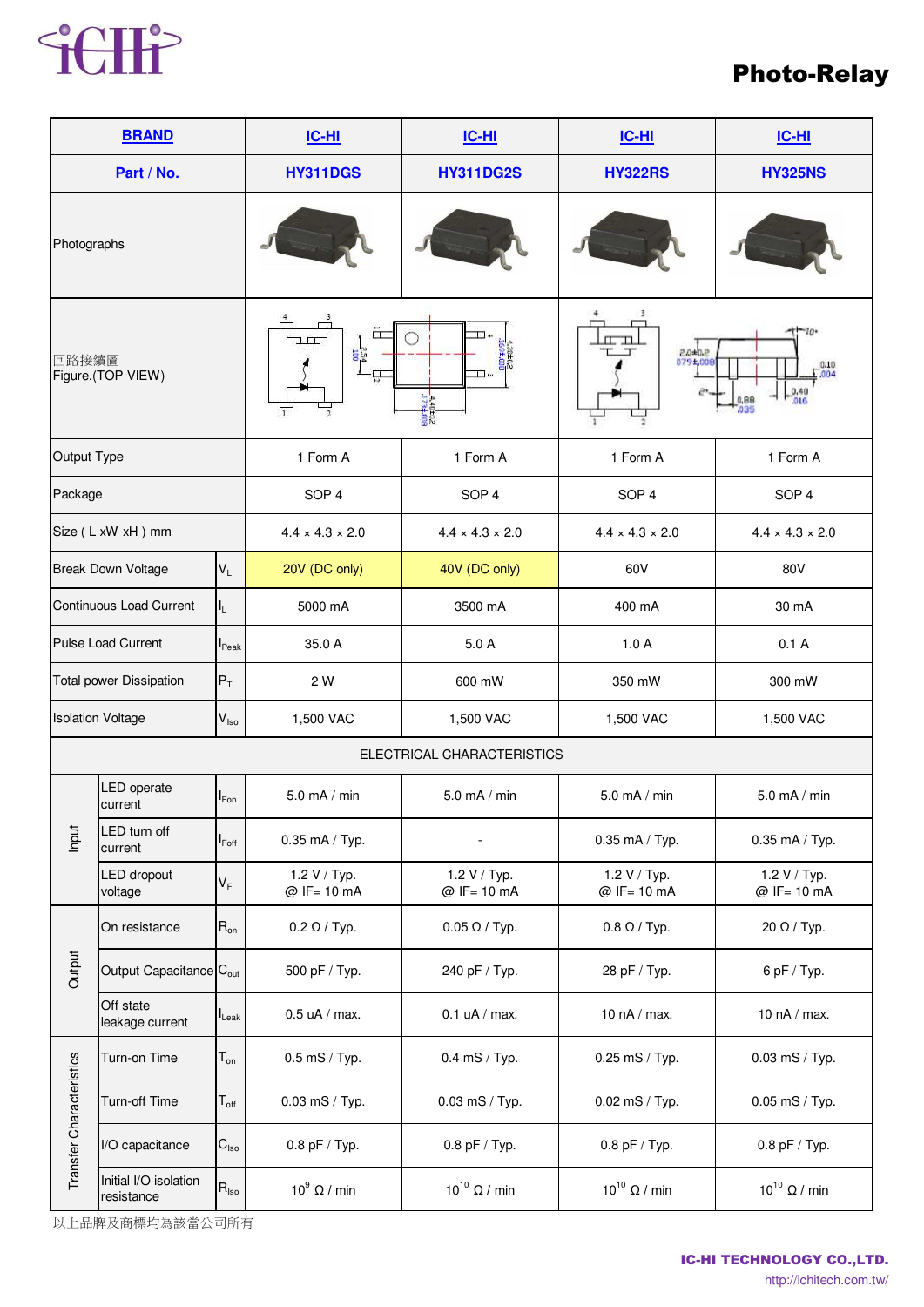

| <b>BRAND</b>               |                                                | $IC-HI$           | $IC-HI$                         | $IC-HI$                                             | $IC-HI$                                                                    |                                               |  |
|----------------------------|------------------------------------------------|-------------------|---------------------------------|-----------------------------------------------------|----------------------------------------------------------------------------|-----------------------------------------------|--|
| Part / No.                 |                                                |                   | <b>HW311G2S</b>                 | <b>HW312G2S</b>                                     | <b>HW315G2S</b>                                                            | <b>HW714GS</b>                                |  |
| Photographs                |                                                |                   |                                 |                                                     |                                                                            |                                               |  |
| 回路接續圖<br>Figure.(TOP VIEW) |                                                |                   | 干手<br>ᅟᅭ                        | Å<br>Å<br>Å<br>A<br>C<br>$\mathsf{H}_2$<br>Η,<br>H4 | 0.66±0.2<br>126±.001<br>5.0±0,4 _<br>173‡.008<br>$6.80 \pm 0.4$<br>268±016 | لمحسله<br>لمحمدا<br>$_{\text{N.C}}$<br>N.O    |  |
| Output Type                |                                                |                   | 2 Form A                        | 2 Form A                                            | 2 Form A                                                                   | 1 Form $A + 1$ Form B                         |  |
| Package                    |                                                |                   | SOP <sub>8</sub>                | SOP <sub>8</sub>                                    | SOP <sub>8</sub>                                                           | SOP <sub>8</sub>                              |  |
|                            | Size (LxW xH) mm                               |                   | $4.4 \times 9.4 \times 2.0$     | $4.4 \times 9.4 \times 2.0$                         | $4.4 \times 9.4 \times 2.0$                                                | $4.4 \times 9.4 \times 2.0$                   |  |
|                            | <b>Break Down Voltage</b>                      | $V_L$             | 40V                             | 60V                                                 | 100V                                                                       | 400V                                          |  |
|                            | <b>Continuous Load Current</b>                 | IL.               | 2500 mA                         | 1100 mA                                             | 1100 mA                                                                    | 120 mA                                        |  |
|                            | <b>Pulse Load Current</b><br>I <sub>Peak</sub> |                   | 4.0 A                           | 4.0 A                                               | 3.0A                                                                       | 0.6A                                          |  |
|                            | <b>Total power Dissipation</b>                 | $P_T$             | 500 mW                          | 450 mW                                              | 400 mW                                                                     | 500 mW                                        |  |
|                            | $V_{\mathsf{Iso}}$<br><b>Isolation Voltage</b> |                   | 1,500 VAC                       | 1,500 VAC                                           | 1,500 VAC                                                                  | 1,500 VAC                                     |  |
|                            |                                                |                   | ELECTRICAL CHARACTERISTICS      |                                                     |                                                                            |                                               |  |
|                            | LED operate<br>current                         | $I_{\text{Fon}}$  | 5.0 mA $/$ min                  | 5.0 mA $/$ min                                      | $5.0$ mA $/$ min                                                           | $5.0$ mA $/$ min                              |  |
| Input                      | LED turn off<br>current                        | $I_{\text{Foff}}$ | 0.35 mA / Typ.                  | 0.35 mA / Typ.                                      | 0.35 mA / Typ.                                                             | 0.35 mA / Typ.                                |  |
|                            | <b>LED</b> dropout<br>voltage                  | $V_F$             | $1.2 V / Type$ .<br>@ IF= 10 mA | 1.2 V / Typ.<br>@ IF= 10 mA                         | 1.2 V / Typ.<br>@ IF= 10 mA                                                | 1.2 V / Typ.<br>@ IF= 10 mA                   |  |
|                            | On resistance                                  | $R_{on}$          | $0.06 \Omega /$ Typ.            | $0.13 \Omega /$ Typ.                                | $0.13 \Omega /$ Typ.                                                       | 20 (NO) Ω / Typ.<br>20 (NC) Ω / Typ.          |  |
| Output                     | Output Capacitance C <sub>out</sub>            |                   | 190 pF / Typ.                   | 115 pF / Typ.                                       | 115 pF / Typ.                                                              | 165 pF / Typ.                                 |  |
|                            | Off state<br>leakage current                   | $I_{\text{Leak}}$ | $0.1 uA/max$ .                  | 1.0 $uA/max$ .                                      | 1.0 $uA/max$ .                                                             | $1(NO)$ uA / max.<br>$1(NC)$ uA / max.        |  |
|                            | Turn-on Time                                   | $T_{on}$          | 0.8 mS / Typ.                   | 1.0 mS / Typ.                                       | 1.0 mS / Typ.                                                              | 0.23 (N.O.) mS / Typ.<br>0.5 (N.C.) mS / Typ. |  |
| Transfer Characteristics   | Turn-off Time                                  | $T_{\text{off}}$  | 0.02 mS / Typ.                  | 0.6 mS / Typ.                                       | 0.06 mS / Typ.                                                             | 0.03 (N.O.) mS / Typ.<br>0.5 (N.C.) mS / Typ. |  |
|                            | I/O capacitance                                | C <sub>lso</sub>  | $0.8$ pF / Typ.                 | $0.8$ pF / Typ.                                     | $0.8$ pF / Typ.                                                            | 0.8 pF / Typ.                                 |  |
|                            | Initial I/O isolation<br>resistance            | $R_{\rm lso}$     | $10^{10}$ $\Omega$ / min        | $10^{10}$ $\Omega$ / min                            | $10^{10}$ $\Omega$ / min                                                   | $10^{10}$ $\Omega$ / min                      |  |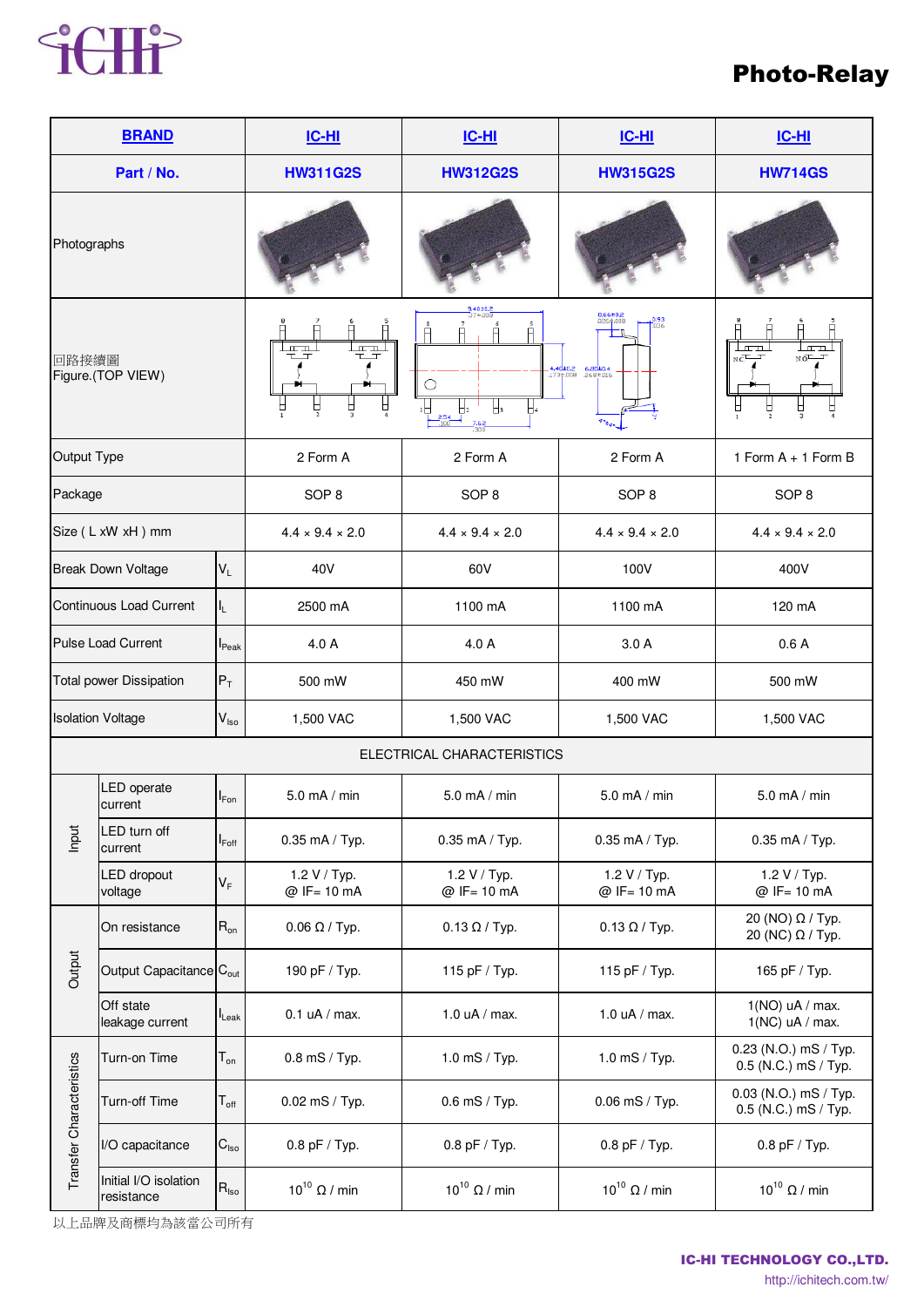

| <b>BRAND</b>                     |                                                | $IC-HI$                 | $IC-HI$                                                                                                                                                                                                                                                                                                                                                                                               | $IC-HI$                         | $IC-HI$                     |                             |  |
|----------------------------------|------------------------------------------------|-------------------------|-------------------------------------------------------------------------------------------------------------------------------------------------------------------------------------------------------------------------------------------------------------------------------------------------------------------------------------------------------------------------------------------------------|---------------------------------|-----------------------------|-----------------------------|--|
| Part / No.                       |                                                |                         | <b>HY311G2(A)</b>                                                                                                                                                                                                                                                                                                                                                                                     | <b>HY312G2(A)</b>               | <b>HY314(A)</b>             | <b>HY512(A)</b>             |  |
| Photographs                      |                                                |                         |                                                                                                                                                                                                                                                                                                                                                                                                       |                                 |                             |                             |  |
| 回路接續圖<br>Figure.(TOP VIEW)       |                                                |                         | $\frac{4.70}{L1851}$<br>$\frac{4.70}{1.185}$<br>44 43<br>$\Box^4$<br>$\frac{3.4}{11341}$<br>1.1<br>$\begin{array}{r} 3.4 \pm 0.2 \\ 1.1341 \\ 3.5 \pm 0.2 \\ 1.381 \end{array}$<br>E2/27<br>$64$<br>12521<br>$rac{64}{1850}$<br>真<br>$\frac{2.54}{1.11}$<br>$\mathcal{a}_1$<br>$\Delta_5$<br>$\frac{1}{2}$<br>$\frac{2.54}{L.11}$<br>0,47<br>$-2.54$<br>□<br>E.019]<br>$\overline{2}$<br>$\mathbf{1}$ |                                 |                             |                             |  |
| Output Type                      |                                                |                         | 1 Form A                                                                                                                                                                                                                                                                                                                                                                                              | 1 Form A                        | 1 Form A                    | 1 Form B                    |  |
| Package                          |                                                |                         | DIP 4 / SMD 4                                                                                                                                                                                                                                                                                                                                                                                         | DIP 4 / SMD 4                   | DIP 4 / SMD 4               | DIP 4 / SMD 4               |  |
|                                  | Size (LxW xH) mm                               |                         | $4.7 \times 6.4 \times 3.4$                                                                                                                                                                                                                                                                                                                                                                           | $4.7 \times 6.4 \times 3.4$     | $4.7 \times 6.4 \times 3.4$ | $4.7 \times 6.4 \times 3.4$ |  |
|                                  | <b>Break Down Voltage</b>                      | $V_L$                   | 40V                                                                                                                                                                                                                                                                                                                                                                                                   | 60V                             | 400V                        | 60V                         |  |
|                                  | Continuous Load Current                        | IL.                     | 2000 mA                                                                                                                                                                                                                                                                                                                                                                                               | 1100 mA                         | 130 mA                      | 500 mA                      |  |
|                                  | <b>Pulse Load Current</b><br>I <sub>Peak</sub> |                         | 2.5A                                                                                                                                                                                                                                                                                                                                                                                                  | 4.0 A                           | 0.6A                        | 0.6A                        |  |
| $P_T$<br>Total power Dissipation |                                                |                         | 2 W                                                                                                                                                                                                                                                                                                                                                                                                   | 450 mW                          | 350 mW                      | 350 mW                      |  |
|                                  | $V_{\rm lso}$<br><b>Isolation Voltage</b>      |                         | 3750 VAC                                                                                                                                                                                                                                                                                                                                                                                              | 3750 VAC                        | 3750 VAC                    | 3750 VAC                    |  |
|                                  |                                                |                         | ELECTRICAL CHARACTERISTICS                                                                                                                                                                                                                                                                                                                                                                            |                                 |                             |                             |  |
|                                  | LED operate<br>current                         | $I_{\text{Fon}}$        | $5.0$ mA $/$ min                                                                                                                                                                                                                                                                                                                                                                                      | 5.0 mA $/$ min                  | $5.0$ mA $/$ min            | 5.0 mA / min                |  |
| Input                            | LED turn off<br>current                        | $I_{\text{Foff}}$       | 0.35 mA / Typ.                                                                                                                                                                                                                                                                                                                                                                                        | 0.35 mA / Typ.                  | 0.35 mA / Typ.              | 0.4 mA / Typ.               |  |
|                                  | LED dropout<br>voltage                         | $\mathsf{V}_\mathsf{F}$ | 1.2 V / Typ.<br>@ IF= 10 mA                                                                                                                                                                                                                                                                                                                                                                           | $1.2 V / Type$ .<br>@ IF= 10 mA | 1.2 V / Typ.<br>@ IF= 10 mA | 1.2 V / Typ.<br>@ IF= 10 mA |  |
|                                  | On resistance                                  | $R_{on}$                | $0.06 \Omega /$ Typ.                                                                                                                                                                                                                                                                                                                                                                                  | $0.27 \Omega /$ Typ.            | 20 $\Omega$ / Typ.          | $1 \Omega / Type$ .         |  |
| Output                           | Output Capacitance C <sub>out</sub>            |                         | 150 pF / Typ.                                                                                                                                                                                                                                                                                                                                                                                         | 115 pF / Typ.                   | 110 pF / Typ.               | 165 pF / Typ.               |  |
|                                  | Off state<br>leakage current                   | $I_{\text{Leak}}$       | 1.0 $uA/max$ .                                                                                                                                                                                                                                                                                                                                                                                        | 1.0 $uA/max$ .                  | 1.0 uA / max.               | 1.0 $uA/max$ .              |  |
|                                  | Turn-on Time                                   | $T_{on}$                | 0.8 mS / Typ.                                                                                                                                                                                                                                                                                                                                                                                         | 1.5 mS / Typ.                   | $0.5$ mS / Typ.             | 0.5 mS / Typ.               |  |
| Transfer Characteristics         | Turn-off Time                                  | $T_{\text{off}}$        | 0.02 mS / Typ.                                                                                                                                                                                                                                                                                                                                                                                        | 0.05 mS / Typ.                  | 0.03 mS / Typ.              | 0.25 mS / Typ.              |  |
|                                  | I/O capacitance                                | C <sub>lso</sub>        | $0.8$ pF / Typ.                                                                                                                                                                                                                                                                                                                                                                                       | 0.8 pF / Typ.                   | $0.8$ pF / Typ.             | $0.8$ pF / Typ.             |  |
|                                  | Initial I/O isolation<br>resistance            | $R_{\rm lso}$           | $10^{10}$ $\Omega$ / min                                                                                                                                                                                                                                                                                                                                                                              | $10^9$ $\Omega$ / min           | $10^{10}$ $\Omega$ / min    | $10^{10}$ $\Omega$ / min    |  |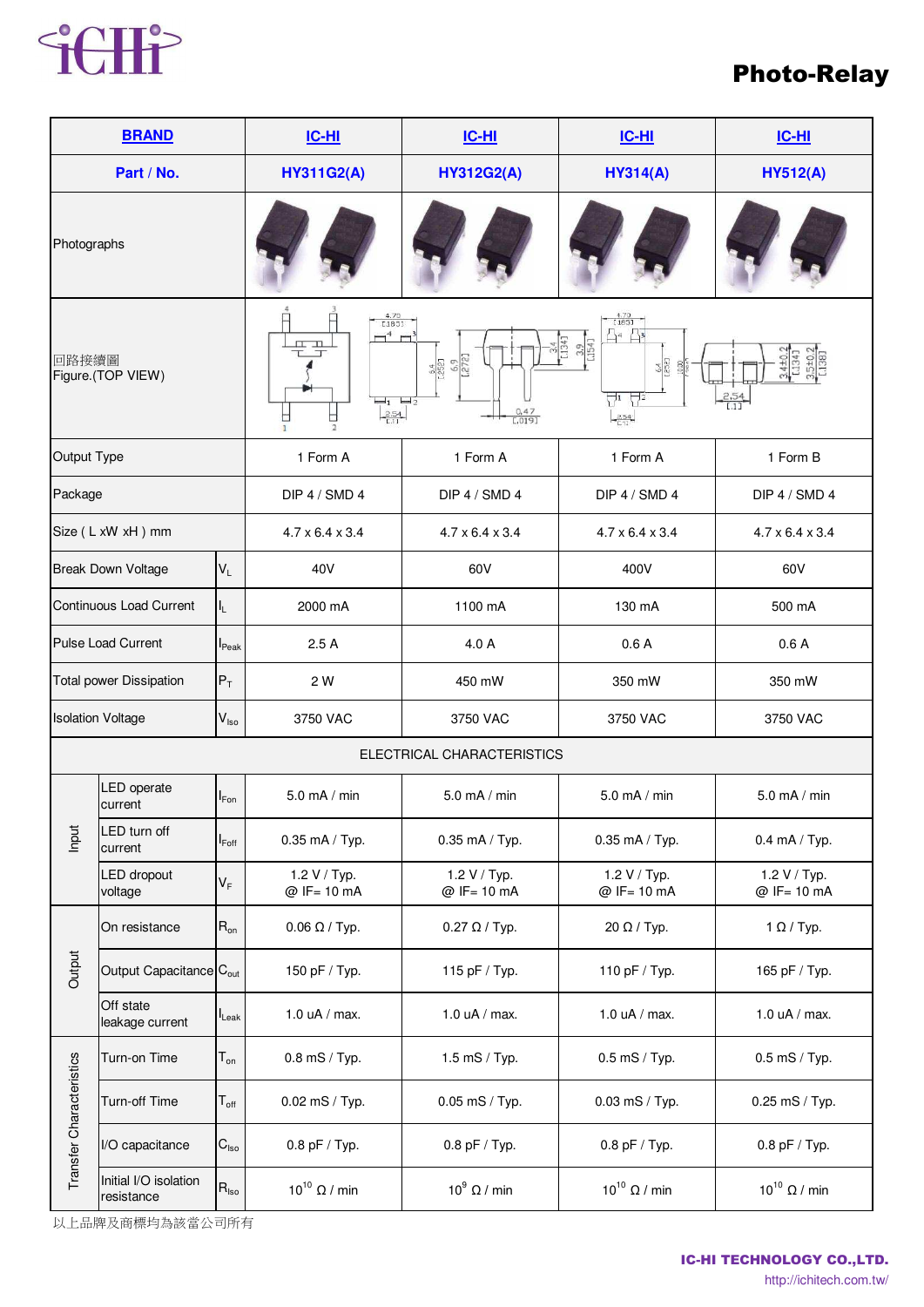

| <b>BRAND</b>               |                                     |                        | $IC-HI$                     | $IC-HI$                                                                                                                                   | <b>IC-HI</b>                                                                                                                 | $IC-HI$                                                          |
|----------------------------|-------------------------------------|------------------------|-----------------------------|-------------------------------------------------------------------------------------------------------------------------------------------|------------------------------------------------------------------------------------------------------------------------------|------------------------------------------------------------------|
| Part / No.                 |                                     |                        | <b>HV312(A)</b>             | <b>HV312G2(A)</b>                                                                                                                         | <b>HV316(A)</b>                                                                                                              | <b>HV514(A)</b>                                                  |
| Photographs                |                                     |                        |                             |                                                                                                                                           |                                                                                                                              |                                                                  |
| 回路接續圖<br>Figure.(TOP VIEW) |                                     |                        | Ĥ<br>ᄄᄪ<br>Ļ<br>ç           | $8,80$<br>$5,346$<br>$\Box^{6} \Box^{5} \Box^{4}$<br>$\sqrt{6}$<br>$rac{6.4}{6.2521}$<br>$\sqcup_2 \sqcup_3$<br>$\exists$ 1<br>$\sqrt{1}$ | 8.80<br>$\frac{\Delta s}{2}$<br>$\frac{1}{2}$<br>$rac{40}{1200}$<br>$\bigtriangledown$ <sup>3</sup><br>$\frac{1}{2}$<br>2.54 | $\frac{3402}{1341}$<br>Ŧ<br>$rac{5.08}{1.23}$<br>$0.47$<br>E0193 |
| Output Type                |                                     |                        | 1 Form A                    | 1 Form A                                                                                                                                  | 1 Form A                                                                                                                     | 1 Form B                                                         |
| Package                    |                                     |                        | DIP 6 / SMD 6               | DIP 6 / SMD 6                                                                                                                             | DIP 6 / SMD 6                                                                                                                | DIP 6 / SMD 6                                                    |
|                            | Size (LxW xH) mm                    |                        | $8.8 \times 6.4 \times 3.4$ | $8.8 \times 6.4 \times 3.4$                                                                                                               | $8.8 \times 6.4 \times 3.4$                                                                                                  | $8.8 \times 6.4 \times 3.4$                                      |
|                            | <b>Break Down Voltage</b>           | $V_L$                  | 60V                         | 60V                                                                                                                                       | 600V                                                                                                                         | 400V                                                             |
|                            | <b>Continuous Load Current</b>      | IL.                    | 400 mA                      | 1100 mA                                                                                                                                   | 80 mA                                                                                                                        | 120 mA                                                           |
|                            | Pulse Load Current                  | $I_{Peak}$             | 1.0A                        | 4.0 A                                                                                                                                     | 1.0A                                                                                                                         | 0.3A                                                             |
|                            | <b>Total power Dissipation</b>      | $P_T$                  | 500 mW                      | 450 mW                                                                                                                                    | 500 mW                                                                                                                       | 550 mW                                                           |
|                            | <b>Isolation Voltage</b>            | $V_{\text{Iso}}$       | 3750 VAC                    | 3750 VAC                                                                                                                                  | 3750 VAC                                                                                                                     | 3750 VAC                                                         |
|                            |                                     |                        |                             | ELECTRICAL CHARACTERISTICS                                                                                                                |                                                                                                                              |                                                                  |
|                            | LED operate<br>current              | $I_{\text{Fon}}$       | 5.0 mA / min                | 5.0 mA / min                                                                                                                              | $5.0$ mA $/$ min                                                                                                             | 5.0 mA / min                                                     |
| Input                      | LED turn off<br>current             | $I_{\text{Foff}}$      | 0.35 mA / Typ.              | 0.35 mA / Typ.                                                                                                                            | 0.35 mA / Typ.                                                                                                               | 0.35 mA / Typ.                                                   |
|                            | LED dropout<br>voltage              | $V_F$                  | 1.2 V / Typ.<br>@ IF= 10 mA | 1.2 V / Typ.<br>@ IF= 10 mA                                                                                                               | 1.2 V / Typ.<br>@ IF= 10 mA                                                                                                  | 1.2 V / Typ.<br>@ IF= 10 mA                                      |
|                            | On resistance                       | $R_{on}$               | $1 \Omega / Type$ .         | $0.27 \Omega /$ Typ.                                                                                                                      | $35 \Omega / Type$ .                                                                                                         | 20 $\Omega$ / Typ.                                               |
| Output                     | Output Capacitance C <sub>out</sub> |                        | 115 pF / Typ.               | 115 pF / Typ.                                                                                                                             | 115 pF / Typ.                                                                                                                | 165 pF / Typ.                                                    |
|                            | Off state<br>leakage current        | $I_{\text{L}eak}$      | 1.0 $uA/max$ .              | 1.0 $uA/max$ .                                                                                                                            | 1.0 uA / max.                                                                                                                | 10 uA / max.                                                     |
|                            | Turn-on Time                        | $T_{on}$               | $0.5$ mS / Typ.             | 1.5 mS / Typ.                                                                                                                             | $0.3$ mS / Typ.                                                                                                              | 0.02 mS / Typ.                                                   |
| Transfer Characteristics   | Turn-off Time                       | $T_{\text{off}}$       | 0.35 mS / Typ.              | 0.05 mS / Typ.                                                                                                                            | 0.02 mS / Typ.                                                                                                               | 0.5 mS / Typ.                                                    |
|                            | I/O capacitance                     | $\mathrm{C_{\rm lso}}$ | $0.8$ pF / Typ.             | $0.8$ pF / Typ.                                                                                                                           | $0.8$ pF / Typ.                                                                                                              | $0.8$ pF / Typ.                                                  |
|                            | Initial I/O isolation<br>resistance | $R_{\rm lso}$          | $10^{10}$ $\Omega$ / min    | $10^{10}$ $\Omega$ / min                                                                                                                  | $10^9$ $\Omega$ / min                                                                                                        | $10^{10}$ $\Omega$ / min                                         |